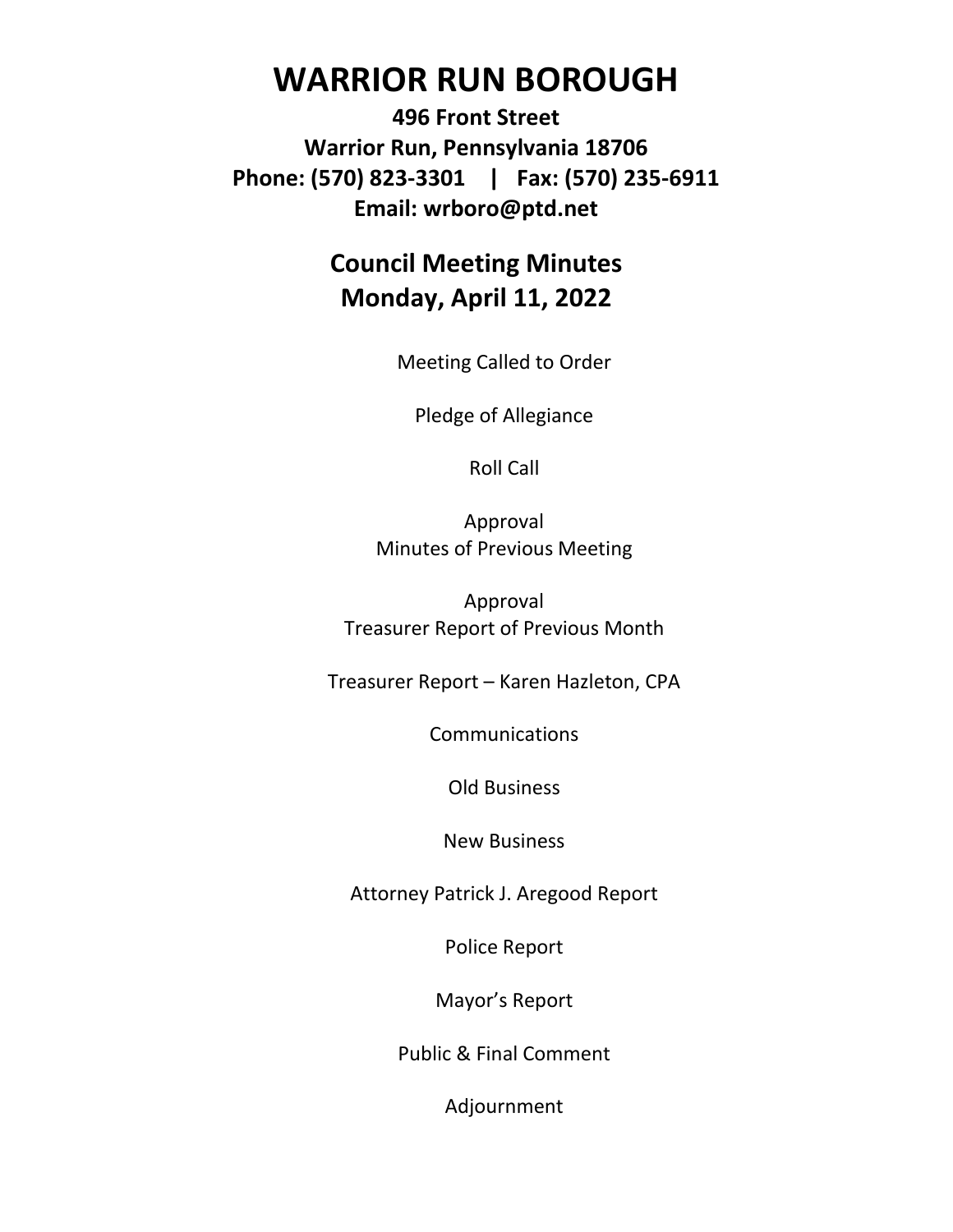## **Council Meeting Minutes Monday, April 11, 2022**

| <b>Present</b> | <b>Not Present</b> |
|----------------|--------------------|
|                |                    |
| х              |                    |
|                |                    |
| Χ              |                    |
| Χ              |                    |
|                |                    |
|                |                    |
| х              |                    |
|                |                    |
| Χ              |                    |
| x              |                    |
|                |                    |

A motion to approve the minutes from March 14, 2022, Meeting:

| $1st$ motion made by: S. Wengren |                      | $2nd$ motion made by MP |         |
|----------------------------------|----------------------|-------------------------|---------|
|                                  | Yes                  | <b>No</b>               | Abstain |
| Sandy Wegrzynowicz               | Χ                    |                         |         |
| Sharon Wengren                   |                      |                         |         |
| <b>Matt Pilch</b>                |                      |                         |         |
| John Quinn                       |                      |                         |         |
| Larry Carbohn                    |                      |                         |         |
| Motion passed                    | <b>Motion failed</b> |                         |         |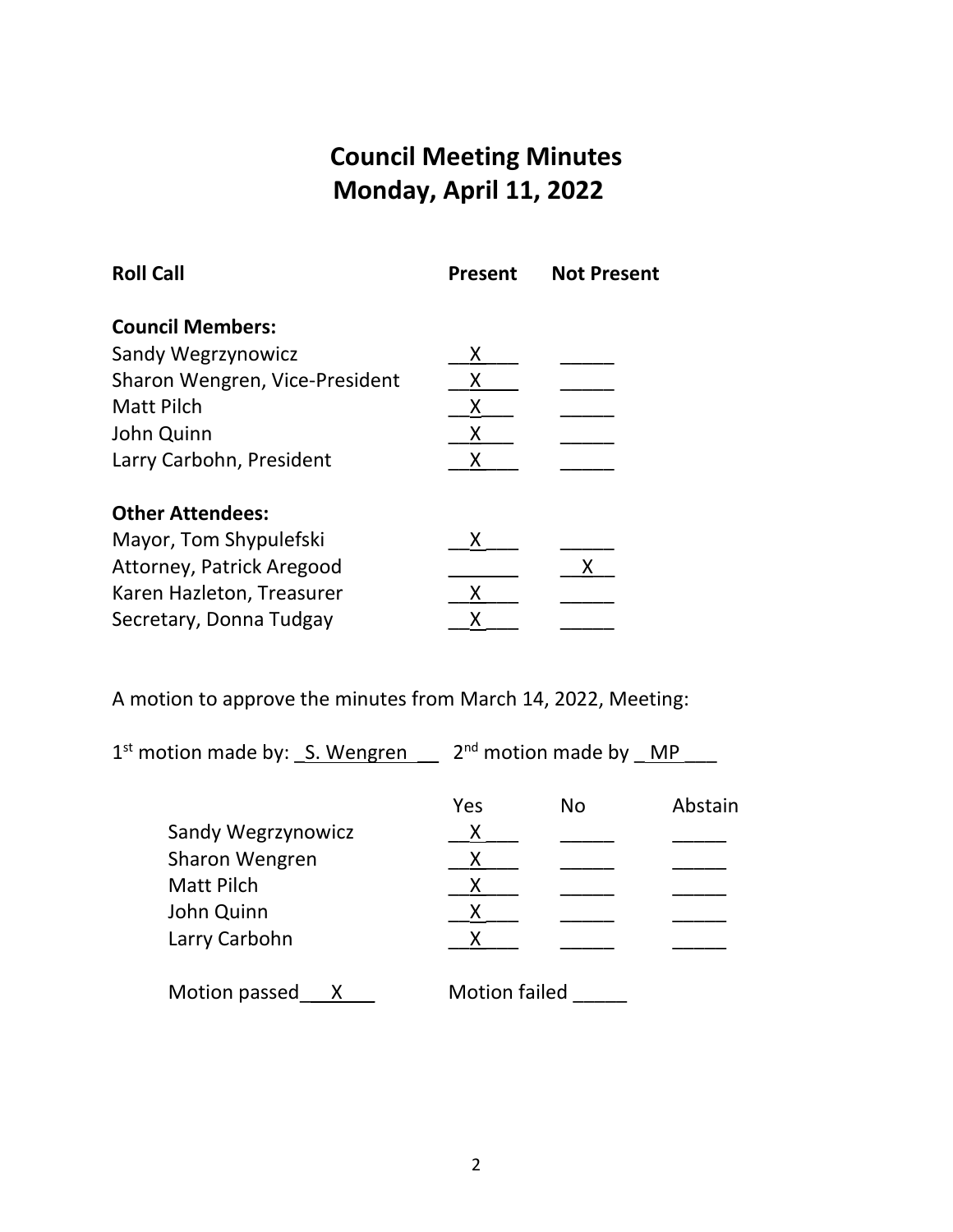A motion to approve the Treasurer's report from March 1, 2022 through March 31, 2022.

| $1st$ motion made by: $JQ$ | 2 <sup>nd</sup> motion made by S. Wegrzynowicz |           |         |  |
|----------------------------|------------------------------------------------|-----------|---------|--|
|                            | Yes                                            | <b>No</b> | Abstain |  |
| <b>Sandy Wegrzynowicz</b>  |                                                |           |         |  |
| Sharon Wengren             |                                                |           |         |  |
| <b>Matt Pilch</b>          |                                                |           |         |  |
| John Quinn                 |                                                |           |         |  |
| Larry Carbohn              |                                                |           |         |  |
| Motion passed              | <b>Motion failed</b>                           |           |         |  |

#### **Treasurer Report – Karen Hazleton, CPA**

## **Communications**

The Borough received approval from the Director, Operations at LBA Realty / LBA Logistics regarding property located at 1055 Hanover Street, LLC to clean up the area behind the Borough building (clean up and remove garbage/debris, cut down and remove tree). The communication does not approve nor imply approval of a proposed salt shed/shack. Installation of a salt shed/shack would be subject to plan review and would be subject to a separate, written agreement between Warrior Run Borough and 1055 Hanover, LLC.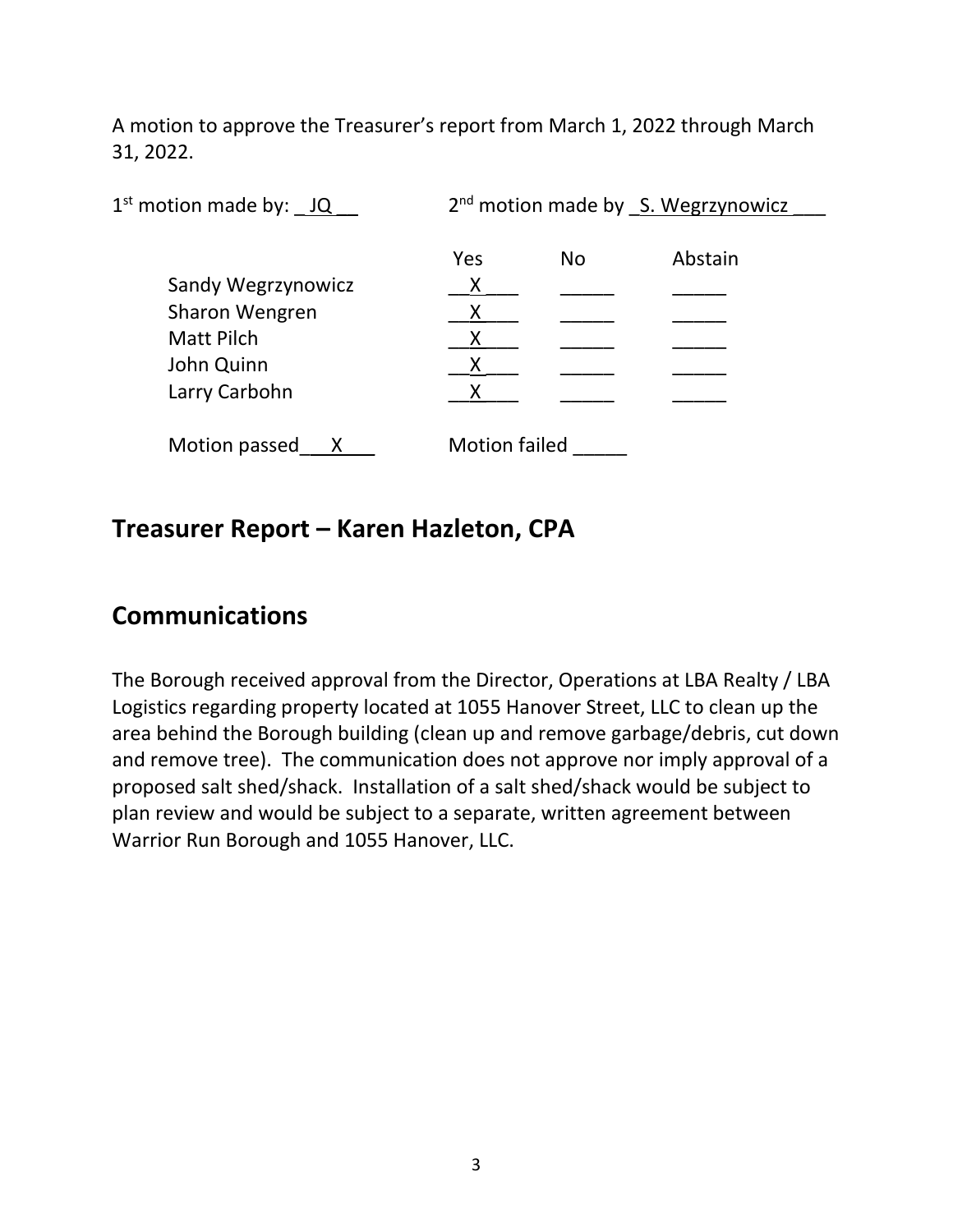## **Old Business**

A motion to increase the hourly wages for street department staff (James McCabe/Sean Burridge) to \$15.50, (Larry Carbohn) to \$16.50 and (John Quinn/Ted Linkiewicz) to \$17.00; snow removal wage increased \$1.00/hour (to \$22.00/hour), effective 04/12/2022.

1<sup>st</sup> motion made by: S. Wengren 2<sup>nd</sup> motion made by: MP

|                 | Yes                  | No | Abstain |
|-----------------|----------------------|----|---------|
| S. Wegrzynowicz | x                    |    |         |
| S. Wengren      | X                    |    |         |
| M. Pilch        | Χ                    |    |         |
| J. Quinn        |                      |    |         |
| L. Carbohn      |                      |    |         |
| Motion passed X | <b>Motion failed</b> |    |         |

A motion to pay Roto Rooter for cleaning out the wet well at the pump station, in the amount of \$1300.00, and will be paid from the Sewer Fund.

1<sup>st</sup> motion made by: <u>S. Wegrzynowicz</u> 2<sup>nd</sup> motion made by: JQ

|                    | Yes                  | No | Abstain |
|--------------------|----------------------|----|---------|
| Sandy Wegrzynowicz | X                    |    |         |
| Sharon Wengren     | х                    |    |         |
| <b>Matt Pilch</b>  |                      |    |         |
| John Quinn         | X                    |    |         |
| Larry Carbohn      |                      |    |         |
| Motion passed X    | <b>Motion failed</b> |    |         |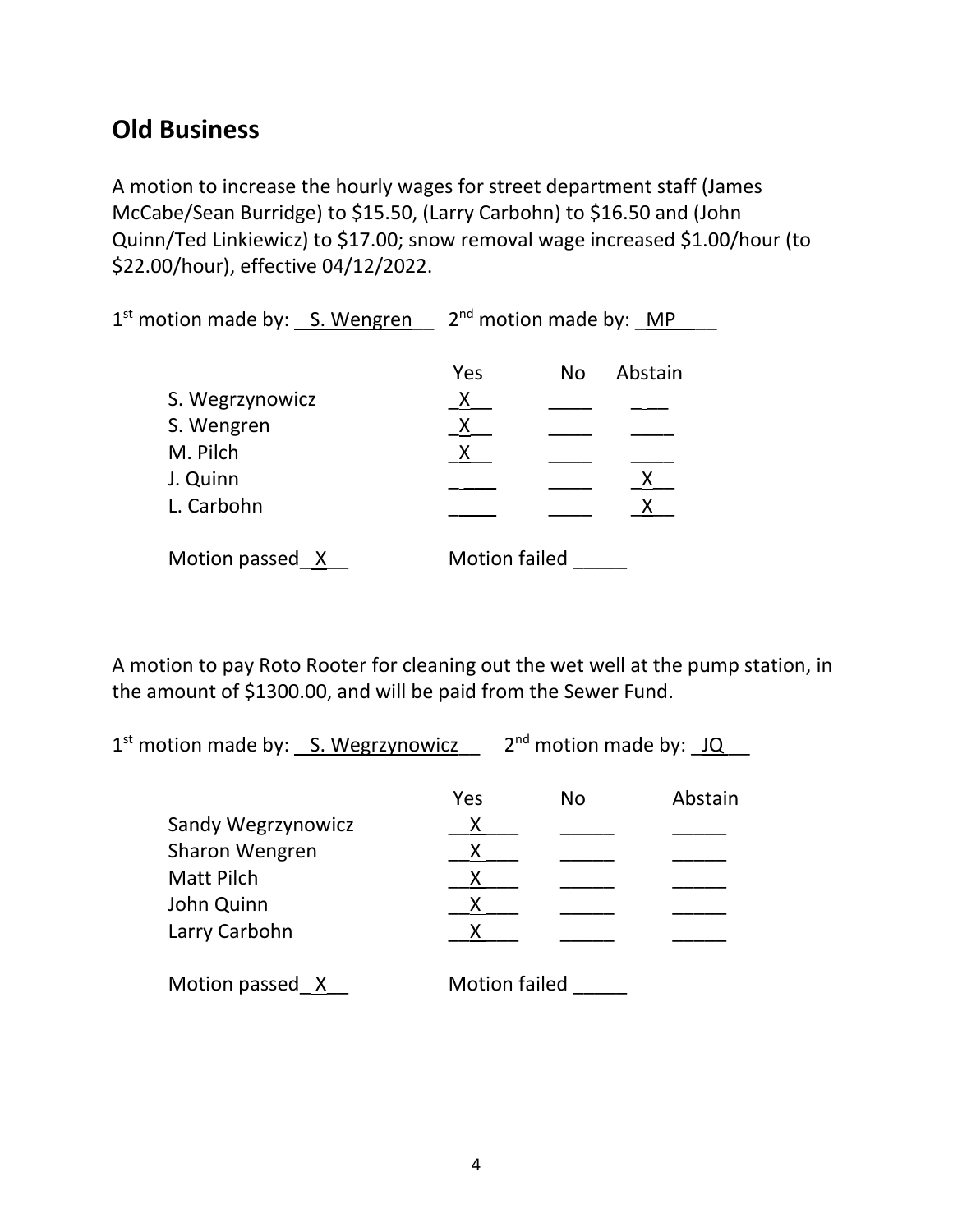A motion to refund an overpayment to Mr. Peter Atie (former owner of property located at 203 Hanover Street, Warrior Run), in the amount of \$1512.00, to be paid from the Sewer Fund.

| $1st$ motion made by: $JQ$ | 2 <sup>nd</sup> motion made by: S. Wengren |           |         |  |
|----------------------------|--------------------------------------------|-----------|---------|--|
|                            | Yes                                        | <b>No</b> | Abstain |  |
| <b>Sandy Wegrzynowicz</b>  | Χ                                          |           |         |  |
| Sharon Wengren             |                                            |           |         |  |
| <b>Matt Pilch</b>          |                                            |           |         |  |
| John Quinn                 |                                            |           |         |  |
| Larry Carbohn              |                                            |           |         |  |
| Motion passed X            | <b>Motion failed</b>                       |           |         |  |

#### **New Business**

A motion to ratify payment to Valley Power Equipment, for a new STIHL MS311 Chainsaw, in the amount of \$516.00, to be paid from the General Fund.

1<sup>st</sup> motion made by: \_\_ S. Wegrzynowicz \_\_ 2<sup>nd</sup> motion made by: \_\_ JQ \_\_\_

|                    | Yes                  | <b>No</b> | Abstain |
|--------------------|----------------------|-----------|---------|
| Sandy Wegrzynowicz | x                    |           |         |
| Sharon Wengren     |                      |           |         |
| <b>Matt Pilch</b>  |                      |           |         |
| John Quinn         | x                    |           |         |
| Larry Carbohn      | x                    |           |         |
| Motion passed X    | <b>Motion failed</b> |           |         |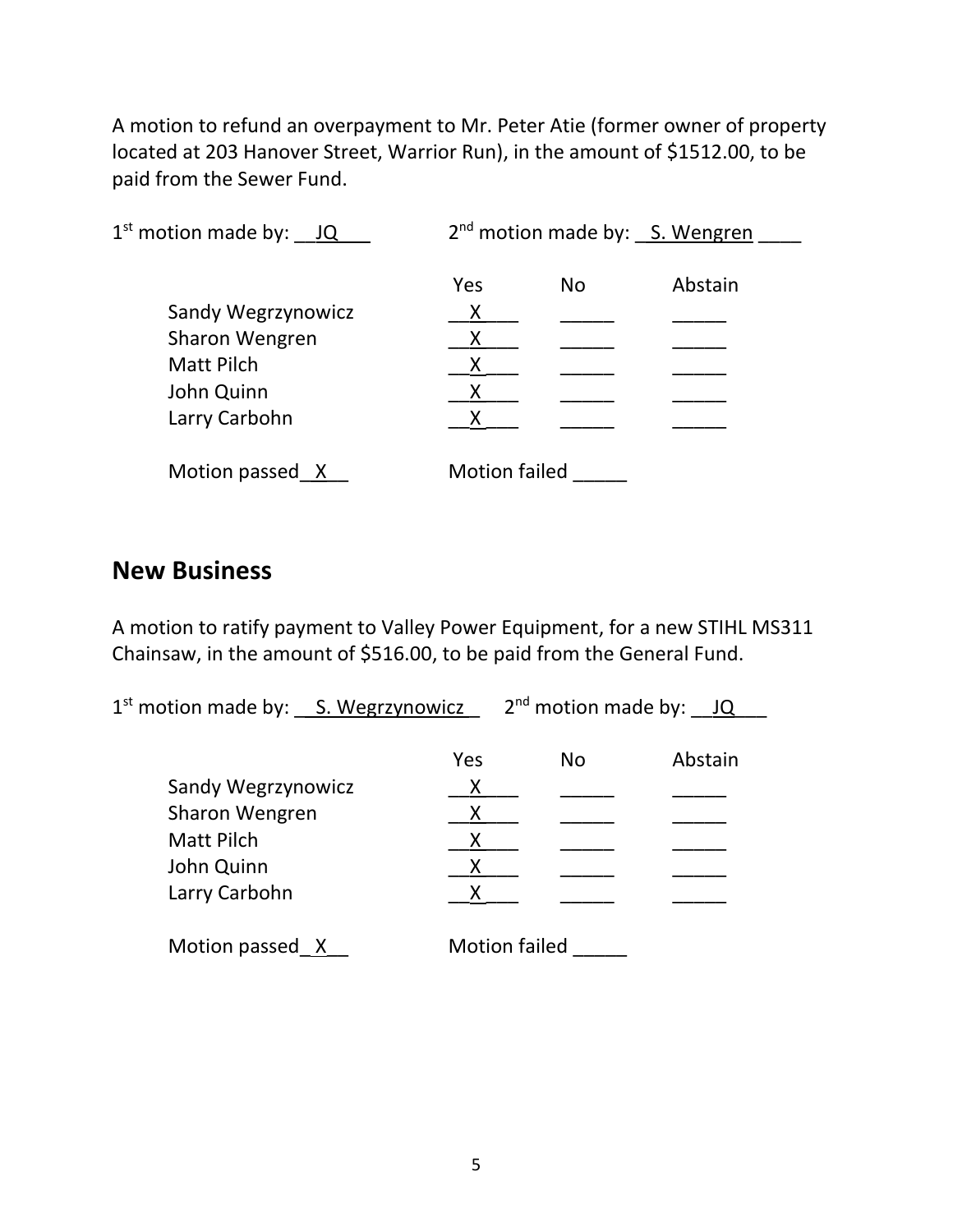A motion to ratify payment to McCarthy Tire, for an emergency road service call and purchase of one new tire for the CASE skid steer, in the amount of \$491.00, to be paid from the General Fund.

| $1st$ motion made by: S. Wengren |                      | $2nd$ motion made by JQ |         |
|----------------------------------|----------------------|-------------------------|---------|
|                                  | Yes                  | No                      | Abstain |
| Sandy Wegrzynowicz               | X                    |                         |         |
| Sharon Wengren                   |                      |                         |         |
| <b>Matt Pilch</b>                |                      |                         |         |
| John Quinn                       |                      |                         |         |
| Larry Carbohn                    |                      |                         |         |
| Motion passed                    | <b>Motion failed</b> |                         |         |

A motion to pay McCarthy Tire for 3 used tires for the CASE skid steer and road service call, in the amount of \$500.00, to be paid from the Highway Aid Fund.

| $1st$ motion made by: $JQ$ |                      | $2nd$ motion made by: MP |         |
|----------------------------|----------------------|--------------------------|---------|
|                            | Yes                  | <b>No</b>                | Abstain |
| Sandy Wegrzynowicz         | х                    |                          |         |
| Sharon Wengren             |                      |                          |         |
| <b>Matt Pilch</b>          |                      |                          |         |
| John Quinn                 |                      |                          |         |
| Larry Carbohn              |                      |                          |         |
| Motion passed<br>х         | <b>Motion failed</b> |                          |         |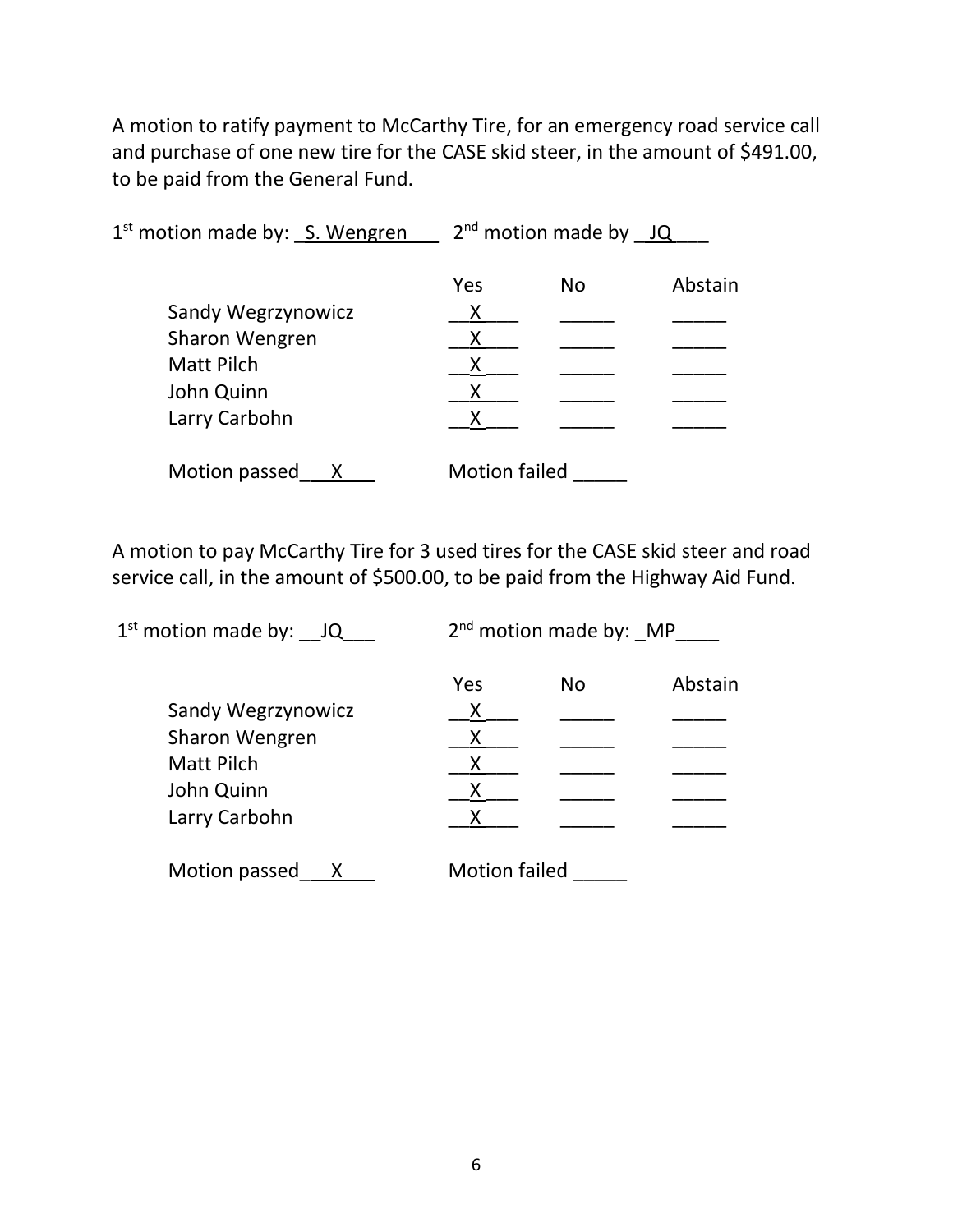A motion to pay Medico Industries, for a new radiator, hoses, engine service, and road service call for the CASE skid steer in the amount \$2932.18, to be paid from the Highway Aid Fund.

| $1st$ motion made by: $JQ$ | 2 <sup>nd</sup> motion made by S. Wegrzynowicz |           |         |  |
|----------------------------|------------------------------------------------|-----------|---------|--|
|                            | Yes                                            | <b>No</b> | Abstain |  |
| Sandy Wegrzynowicz         | Χ                                              |           |         |  |
| Sharon Wengren             |                                                |           |         |  |
| <b>Matt Pilch</b>          |                                                |           |         |  |
| John Quinn                 |                                                |           |         |  |
| Larry Carbohn              |                                                |           |         |  |
| Motion passed              | <b>Motion failed</b>                           |           |         |  |

A motion to pay Don Bly's Tree Service, to cut down and remove tree from behind the Borough Building, in the amount of \$1300.00, to be paid from the General Fund.

| Yes | <b>No</b> | Abstain                 |
|-----|-----------|-------------------------|
|     |           |                         |
|     |           |                         |
|     |           |                         |
|     |           |                         |
|     |           |                         |
|     |           | $2nd$ motion made by JQ |

Motion passed \_\_ X\_\_\_ Motion failed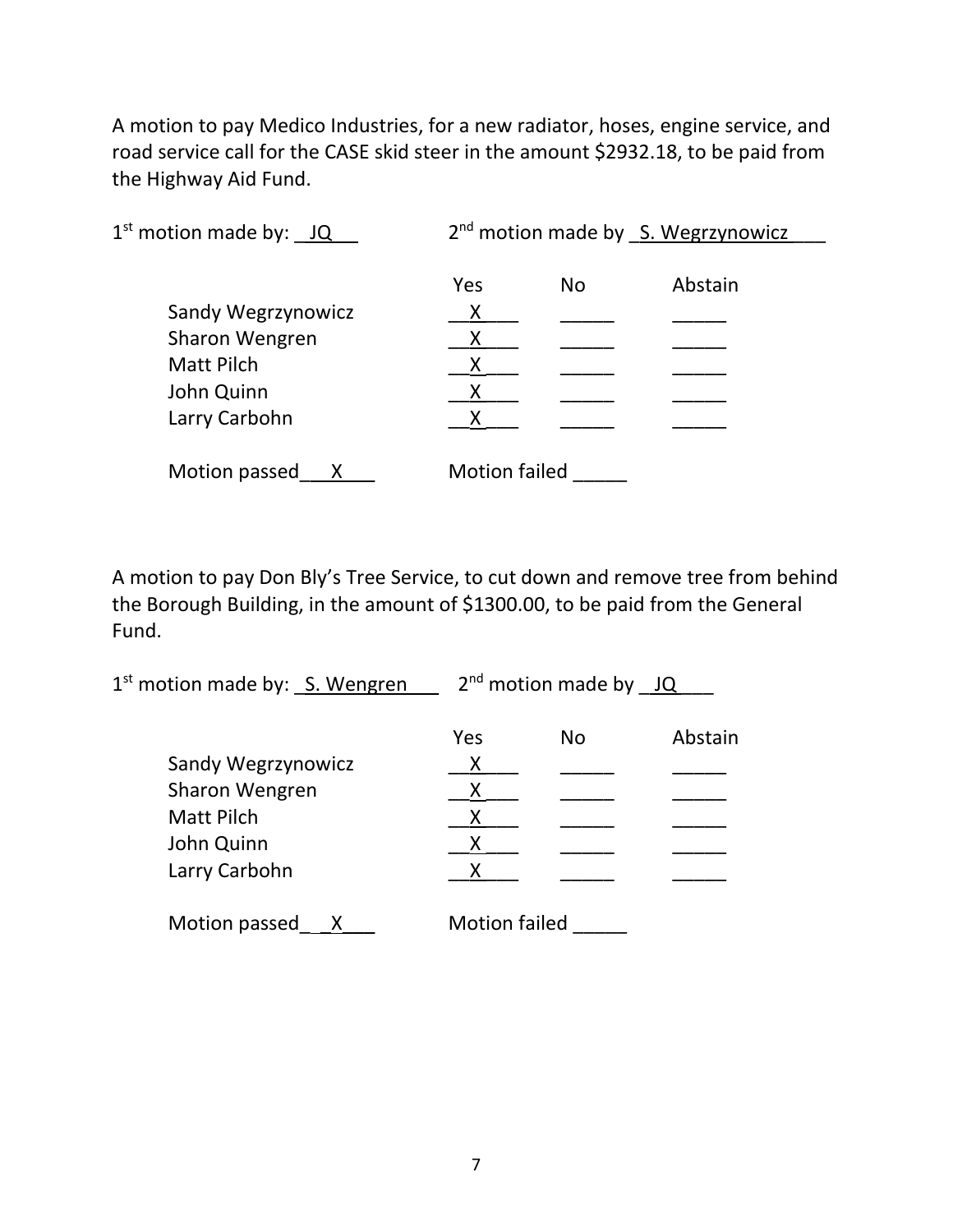A motion to pay Bassler Equipment, for the purchase of new street signs (for Beaumont/Hanover/Short Streets), in the amount of \$118.43, to be paid from the Highway Aid Fund.

| $1st$ motion made by: $JQ$ | 2 <sup>nd</sup> motion made by S. Wegrzynowicz |           |         |  |
|----------------------------|------------------------------------------------|-----------|---------|--|
|                            | Yes                                            | <b>No</b> | Abstain |  |
| Sandy Wegrzynowicz         | Χ                                              |           |         |  |
| Sharon Wengren             |                                                |           |         |  |
| <b>Matt Pilch</b>          |                                                |           |         |  |
| John Quinn                 |                                                |           |         |  |
| Larry Carbohn              |                                                |           |         |  |
| Motion passed              | <b>Motion failed</b>                           |           |         |  |

A motion to pay Valley Power Equipment, for the purchase of a Cub Cadet 48 Zero-Turn Mower, in the amount of \$5,269.00, to be paid from the General Fund (American Rescue Plan (ARP) grant).

| $1st$ motion made by: MP | $2^{nd}$ motion made by: JQ |           |         |
|--------------------------|-----------------------------|-----------|---------|
|                          | Yes                         | <b>No</b> | Abstain |
| Sandy Wegrzynowicz       | X                           |           |         |
| Sharon Wengren           |                             |           |         |
| <b>Matt Pilch</b>        |                             |           |         |
| John Quinn               |                             |           |         |
| Larry Carbohn            |                             |           |         |
| Motion passed            | <b>Motion failed</b>        |           |         |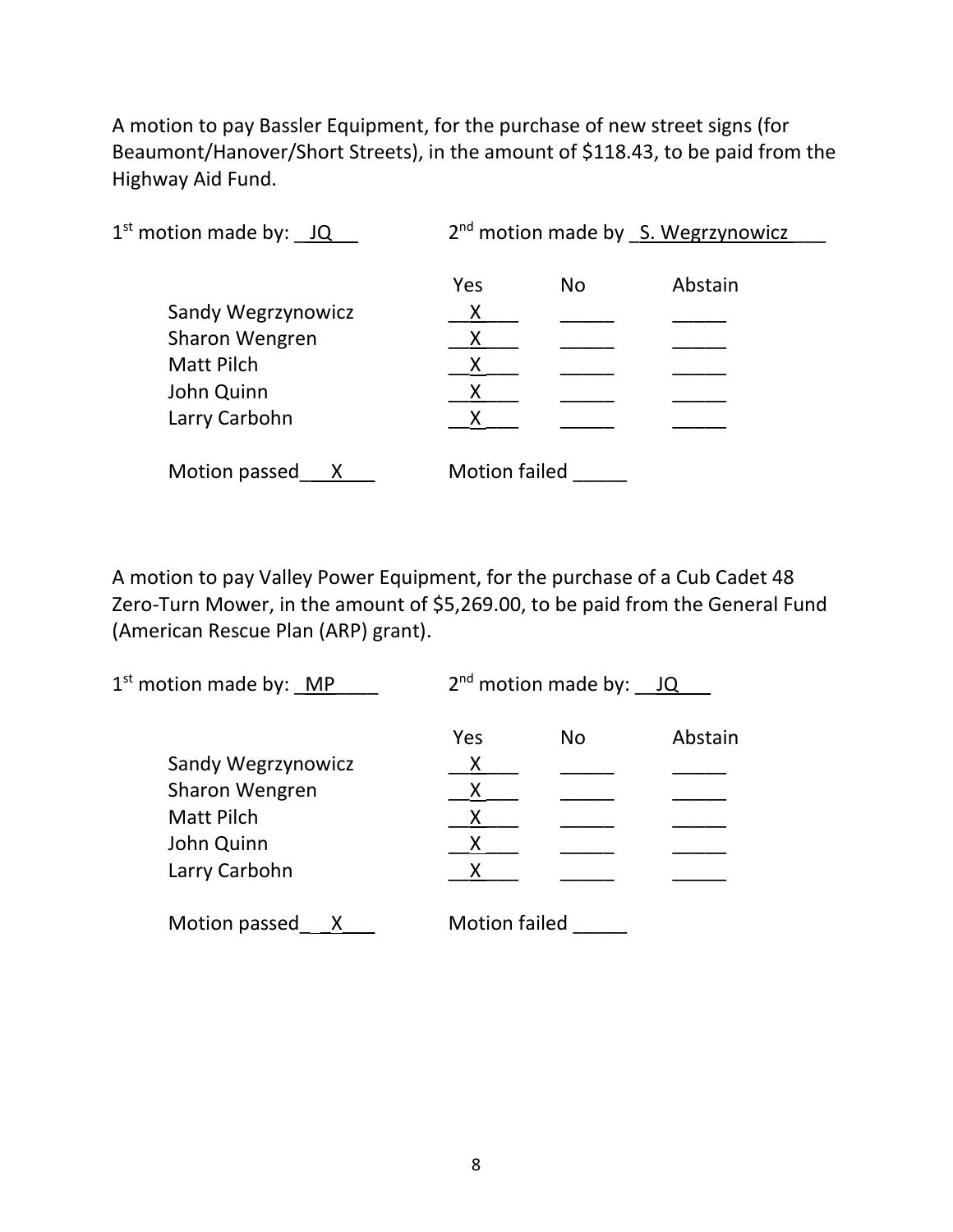A motion to move \$6,803.99 from Citizens Bank General Fund (revenue from last year's 125<sup>th</sup> festival), to a new account at M&T Bank, named the Warrior Run 125 Association (2) Fund.

| $1st$ motion made by: $JQ$ |                      | 2 <sup>nd</sup> motion made by: S. Wengren |         |  |
|----------------------------|----------------------|--------------------------------------------|---------|--|
|                            | Yes                  | <b>No</b>                                  | Abstain |  |
| Sandy Wegrzynowicz         | X                    |                                            |         |  |
| Sharon Wengren             |                      |                                            |         |  |
| <b>Matt Pilch</b>          |                      |                                            |         |  |
| John Quinn                 |                      |                                            |         |  |
| Larry Carbohn              |                      |                                            |         |  |
| Motion passed X            | <b>Motion failed</b> |                                            |         |  |

A motion for the Warrior Run Borough to build a permanent bandstand, at the Warrior Run Recreation Field, for the upcoming festival. This cost will be paid by the Warrior Run Borough General Fund and will be reimbursed by the Warrior Run 125 Association (2) Fund.

| $1st$ motion made by: $JQ$ | 2 <sup>nd</sup> motion made by S. Wegrzynowicz |    |         |  |
|----------------------------|------------------------------------------------|----|---------|--|
|                            |                                                |    |         |  |
|                            | Yes                                            | No | Abstain |  |
| Sandy Wegrzynowicz         | Χ                                              |    |         |  |
| Sharon Wengren             |                                                |    |         |  |
| <b>Matt Pilch</b>          |                                                |    |         |  |
| John Quinn                 |                                                |    |         |  |
| Larry Carbohn              |                                                |    |         |  |
|                            |                                                |    |         |  |
| Motion passed              | <b>Motion failed</b>                           |    |         |  |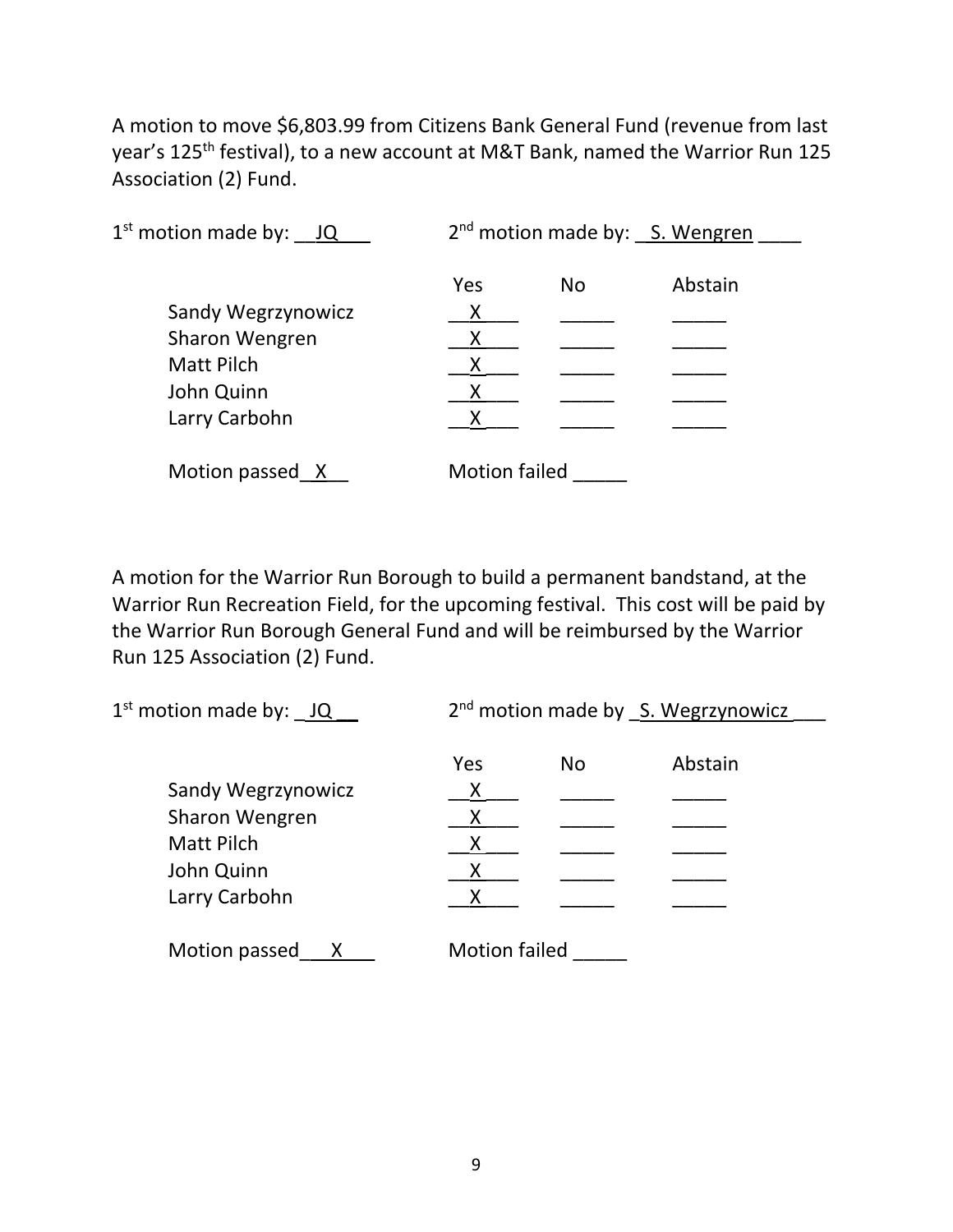## **Attorney Aregood Report – N/A**

**Police Report -** Month of March 2022 - Report on file

## **Mayor Report**

- 1. Working on submitting report for A.R.P. money. YouTube 46 minute video plus phone calls & on-line information. Very tedious process. Have case # to prevent penalties.
- 2. Local Share Account (LSA) funds (Act 71/the Gaming Act) submission for 2023 should be discussed on projected projects. I believe July opening submission date.
- 3. Received call from Yudichak's office, tentative date is May 22 for announcement of the 2021 awards. Front Street project was submitted.
- 4. Warrior Run Festival Committee is planning a festival July 29, 30, & 31. I thank all who attended the meeting and will have additional details moving forward.
- 5. On behalf of my wife, Theresa, & myself, Happy Easter to all our residents.

A motion to accept the Police and Mayor's Report.

 $1<sup>st</sup>$  motion made by:  $\underline{\hspace{1cm}}$  1Q  $\underline{\hspace{1cm}}$  2<sup>nd</sup> motion made by  $\underline{\hspace{1cm}}$  S. Wegrzynowicz

|                    | Yes                  | <b>No</b> | Abstain |
|--------------------|----------------------|-----------|---------|
| Sandy Wegrzynowicz | х                    |           |         |
| Sharon Wengren     | Х                    |           |         |
| <b>Matt Pilch</b>  |                      |           |         |
| John Quinn         |                      |           |         |
| Larry Carbohn      |                      |           |         |
| Motion passed      | <b>Motion failed</b> |           |         |